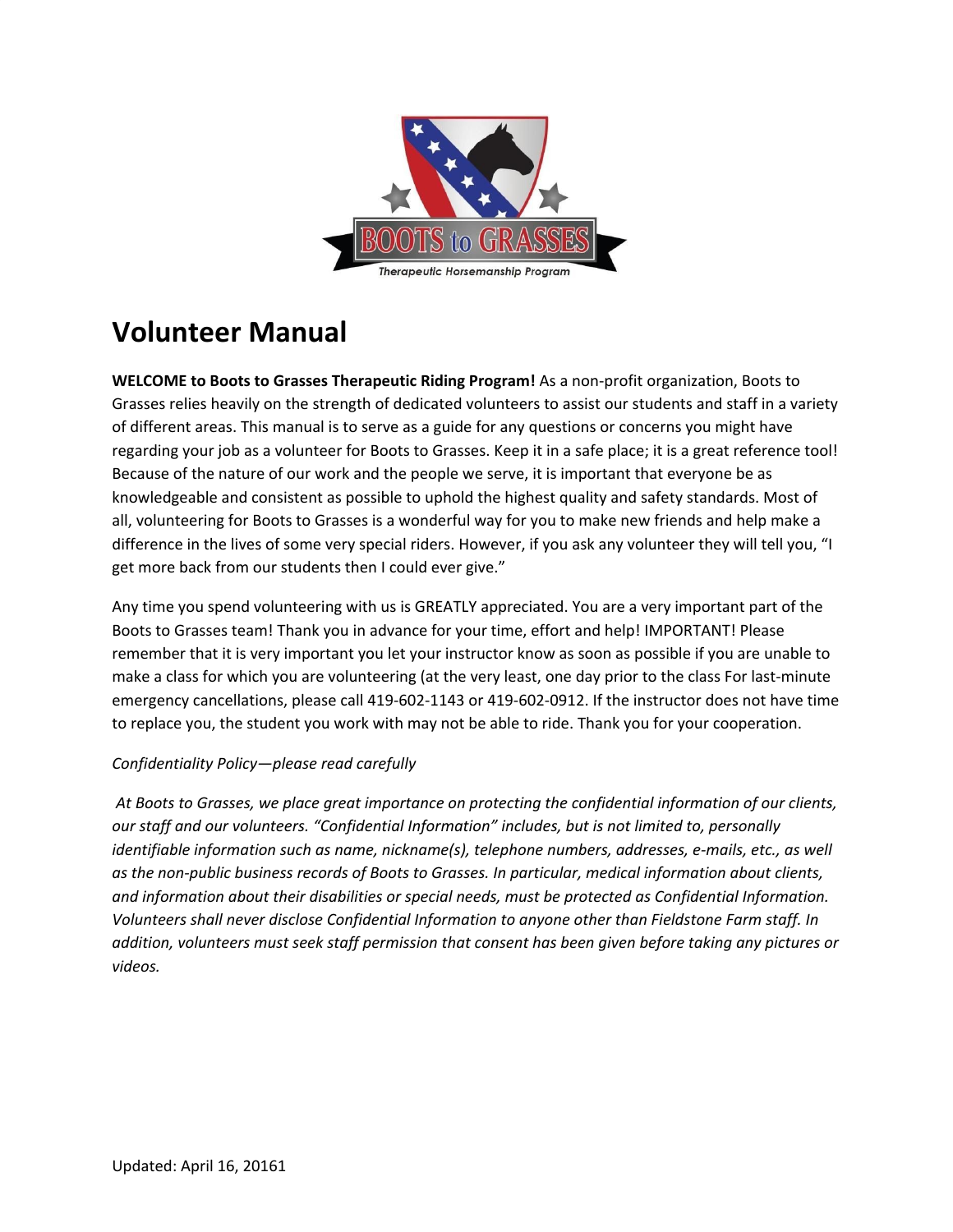#### **Volunteer Opportunities for Boots to Grasses**

**Leaders/Sidewalkers** - These volunteers may help in a variety of different areas such as leading and sidewalking, lead volunteer, grooming and tacking. Beginning with the basics, each job is outlined with the volunteers' responsibilities and safety procedures. We realize that there are as many ways to do things in the horse world as there are people who work with horses. For this reason, please follow these procedures closely. They were created to ensure everyone with Boots to Grasses is safe and happy! REMEMBER - SAFETY ALWAYS COMES FIRST!

**Ground Lesson Aide** - Assists the ground lesson instructor in teaching ground lessons.

**Volunteer Criteria Guidelines:** Boots to Grasses Therapeutic Riding Program accepts volunteers regardless of race, color, nationality or ethnic origin and economic status.

In the interest of maintaining the highest standards of quality and safety, volunteers of Fieldstone Farm Therapeutic Riding Center will be assessed according to the criteria outlined below.

**Baseline Criteria:** All Boots to Grasses volunteers must: · commit to a regular schedule or be available to substitute  $\cdot$  inform their instructor when they are unable to attend  $\cdot$  be a minimum of 14 years of age and demonstrate mature, responsible and reliable behavior  $\cdot$  submit to a criminal background check if over 18 years of age · abide by barn rules and general facility procedures

All Boots to Grasses volunteers must: · demonstrate good judgment · work with students, staff and fellow volunteers in a respectful, cooperative and positive manner · take direction willingly from staff and Lead Volunteers · communicate areas of concern to the instructor

**Physical Guidelines:** All Boots to Grasses program volunteers should possess the willingness and ability to: · thoroughly groom a muddy horse and tack up · pick up a horse's hoof and balance it while picking it out or ask for assistance if uncomfortable · react quickly and sensibly to an emergency situation in the barn aisles, stalls, crossties or surrounding areas · lead or sidewalk for one full hour without leaning on or into the horse · lead or sidewalk with a rider around the entire carriage trail · lead or sidewalk at the trot one full lap around the ring while maintaining control of horse and/or rider  $\cdot$  handle the responsibility involved in working directly with student participants · as a leader, be able to handle a misbehaving horse without jeopardizing the safety of the rider, horse, volunteer(s) or any other person  $\cdot$ react quickly and sensibly in an emergency lesson situation with or without mounted students

Volunteers that qualify as students will become volunteers at the discretion of the staff and shift availability.

## **Rules & Reminders**

1. All volunteers must have a volunteer registration form on file. These forms must be updated annually. If you are under 18 years of age, a parent or guardian must also sign the form.

2. There is absolutely NO SMOKING anywhere on the property.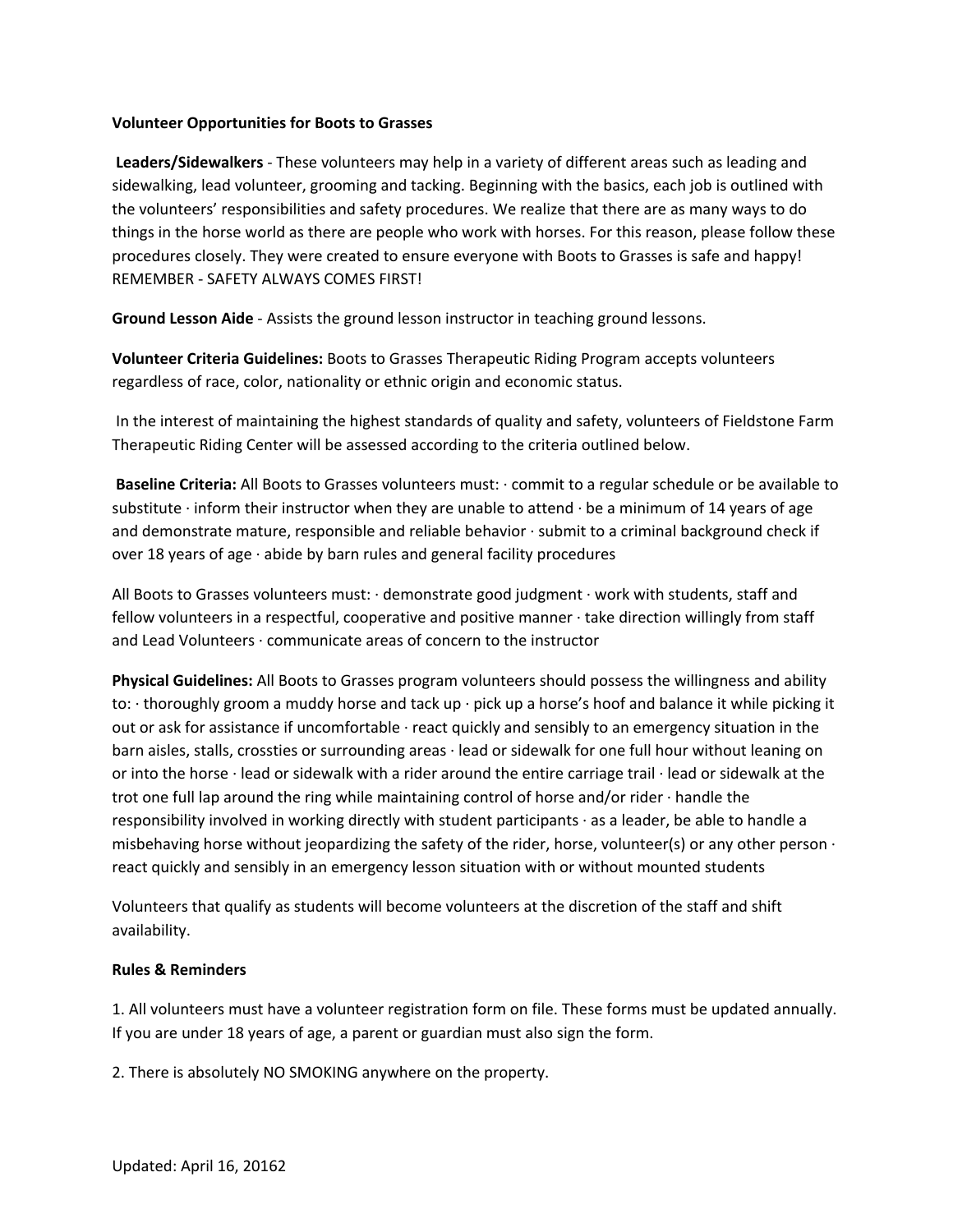3. Please leave personal pets at home. We do not allow dogs in the barn and leaving them in your car is unsafe for your pet.

4. Please refrain from giving the horses treats brought from home. We provide treats that meet the nutritional needs of our horses.

5. ALL students must wear ASTM-SEI approved helmets when they are in the barn area. ALL volunteers must wear ASTM-SEI approved helmets when they are riding or driving.

6. Remember, volunteers are asked to help in many ways. Please speak up if you are asked to do anything you don't know how to do or are uncomfortable with.

7. Once volunteers have started to work with and around the horses and students, cellular phone use is prohibited. If you have an emergency call or text, please inform your instructor so they may find a temporary replacement for your position.

**Background Checks:** All volunteer applicants over the age of eighteen are subjected to a criminal background check before they begin their service for Boots to Grasses. Boots to Grasses reserves the right to reject applicants who have been convicted of crimes involving violence, alcohol, theft, and any other crime we feel poses a possible risk to our students, staff and/or horses. All information will be kept strictly confidential.

#### **VOLUNTEER PROCEDURES**

Key Suggestions • Introduce yourself to your student and the other members of your volunteer team if you don't already know them. • Learn along with your student. Each lesson presents something new. • Enjoy yourself. An anxious volunteer can cause tension for the horse and/or the student. Enthusiasm is contagious! • Be empathetic. Try to understand your student and his or her challenges, and develop a rapport with him or her. However, avoid mothering, caretaking and over-sentimentality. • The students are there to perform to the best of their ability, and we are there to foster their independence and encourage them to new heights. • Be patient and sensitive. A considerable amount of patience may be needed to adjust to a student's slow movements and rate of progression. Learn to work with your student's pace of communicating and responding.

#### **Lesson Procedures**

(In the ring) There are two types of jobs for volunteers in the riding ring. They are LEADER and SIDEWALKER. The student should be the center of the volunteer's attention. Unrelated and unnecessary conversations between volunteers should not take place in the ring. However, you certainly should introduce yourselves to each other and to your student. Also, make sure your student knows the name of his or her horse.

**The Sidewalker**: Sidewalkers are the ones who normally get the most hands on duties in therapeutic riding. They are directly responsible for the rider. As such, they have the capability to either enhance or detract from the lesson. In the arena, the sidewalker should help the student focus their attention on the instructor. Try to avoid unnecessary talking with the rider or other volunteers. Too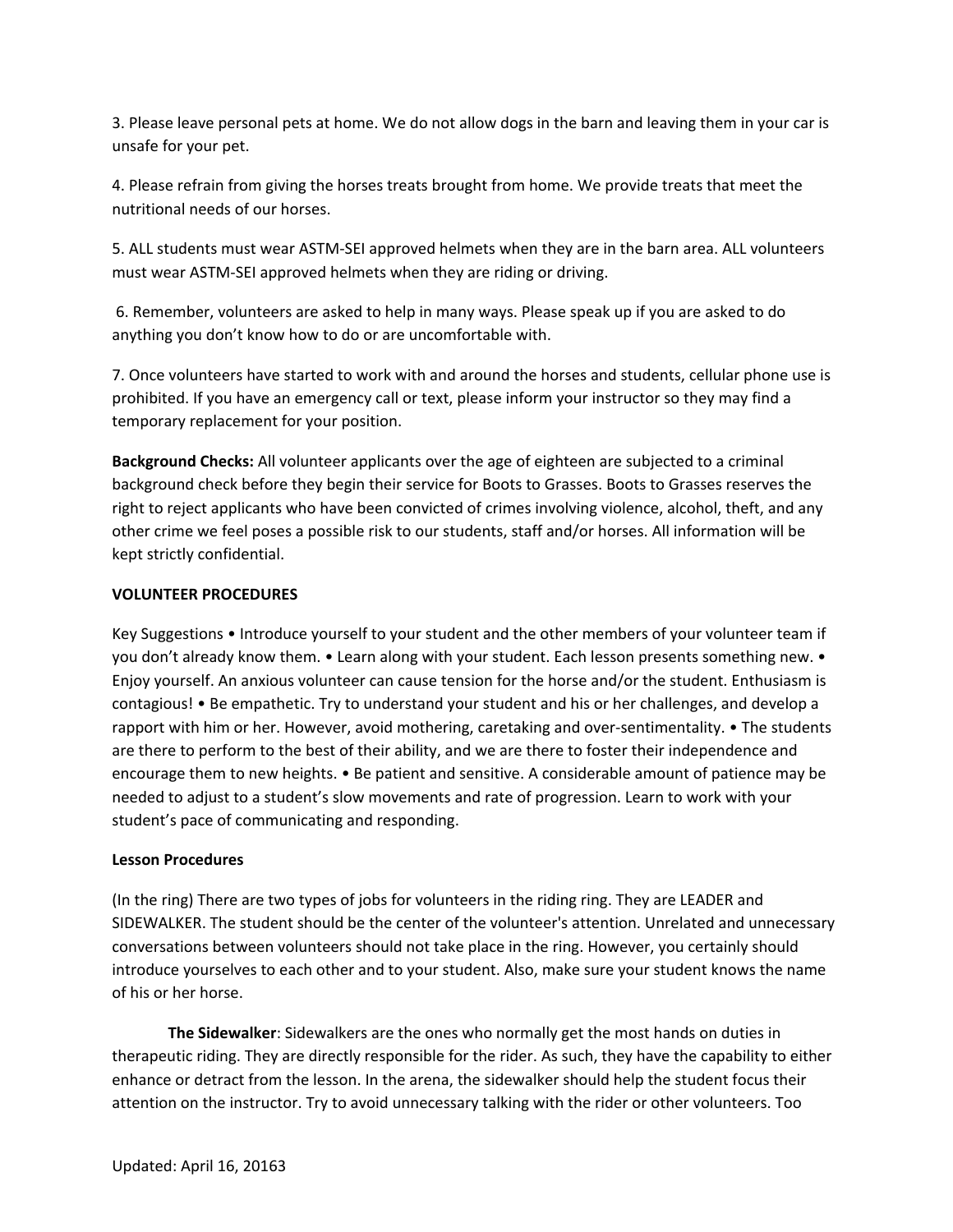much input from too many directions is very confusing to anyone, and for some riders with perceptual problems, it can be overwhelming. If two sidewalkers are working with one student, one sidewalker should be the designated talker. When the instructor gives a direction, allow your student plenty of time to process it. If the instructor says, "Turn to the right toward me" and the student seems confused, gently tap the student's right hand and say "Right" to reinforce the command. You will get to know the riders and will learn when they need help and when they are just not paying attention. It is important to maintain a good position by the rider's knee. Being too far forward or back will make it difficult to assist with instructions or provide security if the horse should trip or shy. The most commonly used way to hold a rider without interfering is the "arm over the thigh" hold. The sidewalker grips the front of the saddle (flap or pommel depending on the horse's size) with the hand closest to the rider. Then the fleshy part of the forearm gently rests on the rider's thigh. Be careful not to dig your elbow into the rider's leg or the horse's side or pull back on the flap of the saddle. Avoid wrapping your arm around the rider's waist. At times, this can pull the rider off balance and make riding more difficult. During exercises, pay attention to your student. Sometimes volunteers forget that the riders are to do the exercises and the sidewalkers are to reinforce and assist. The same applies to games. Don't get so competitive that your rider doesn't get to use his skills because you do it for him in an effort to win! The ultimate goal for therapeutic riding is to encourage the rider stretch and grow to reach his/her fullest potential. You are there right by his side, so help the instructor to challenge him to the best of his ability. pg. 8 During mounting - Sidewalkers may or may not be asked to stand offside (on the right) of the horse in the mounting area. The instructor will provide direction. At the walk and trot - The sidewalker will need to adjust his or her speed to match the speed of the horse in order to keep their student balanced and safe. During dismounting - Sidewalkers are generally asked to stand by. A student should not dismount without an instructor helping. At the end of the lesson, sidewalkers very often accompany dismounted students back to their classroom or awaiting parent. Falls - Falls are very rare, but they can and do happen. If another rider falls, or another horse gets loose, your only concern is your student. Remain with your student until the instructor approaches to assess the situation. Sidewalkers may be asked to call emergency services if necessary. There is a list of emergency numbers by each phone in the facility. Remember to stay calm at all times. In weather or fire emergencies - Sidewalkers will accompany the students out of the facility in the case of fire to the northwest corner of the parking lot, or into a safe area within the facility in the case of a tornado.

**The Leader:** As a leader, your first responsibility is the horse. If you are working without sidewalkers, you must be constantly aware of your student also. If a situation arises where you must choose between the student and the horse, the student always comes first. If you are working with sidewalkers, they will take care of the student. You must take care of the horse. In the mounting area - While in the mounting area, pay close attention to the instructor. The instructor will tell you where to position the horse at the lift or block. Your responsibility is to keep the horse as quiet as possible while the student is mounting. Stand directly in front of the horse. If the horse is uneasy, rub the horse's neck and speak quietly to help calm it. After the student has mounted and before the stirrups are adjusted, you will be asked to move the horse forward into the center of the ring. The student will need to have his stirrups adjusted at this time. Once your student has mounted, the instructor will tell you when to proceed and where to position your horse in the group. As the class begins, the instructor will give instructions by the student or horse's name. Be sure you know both. How to lead your horse - The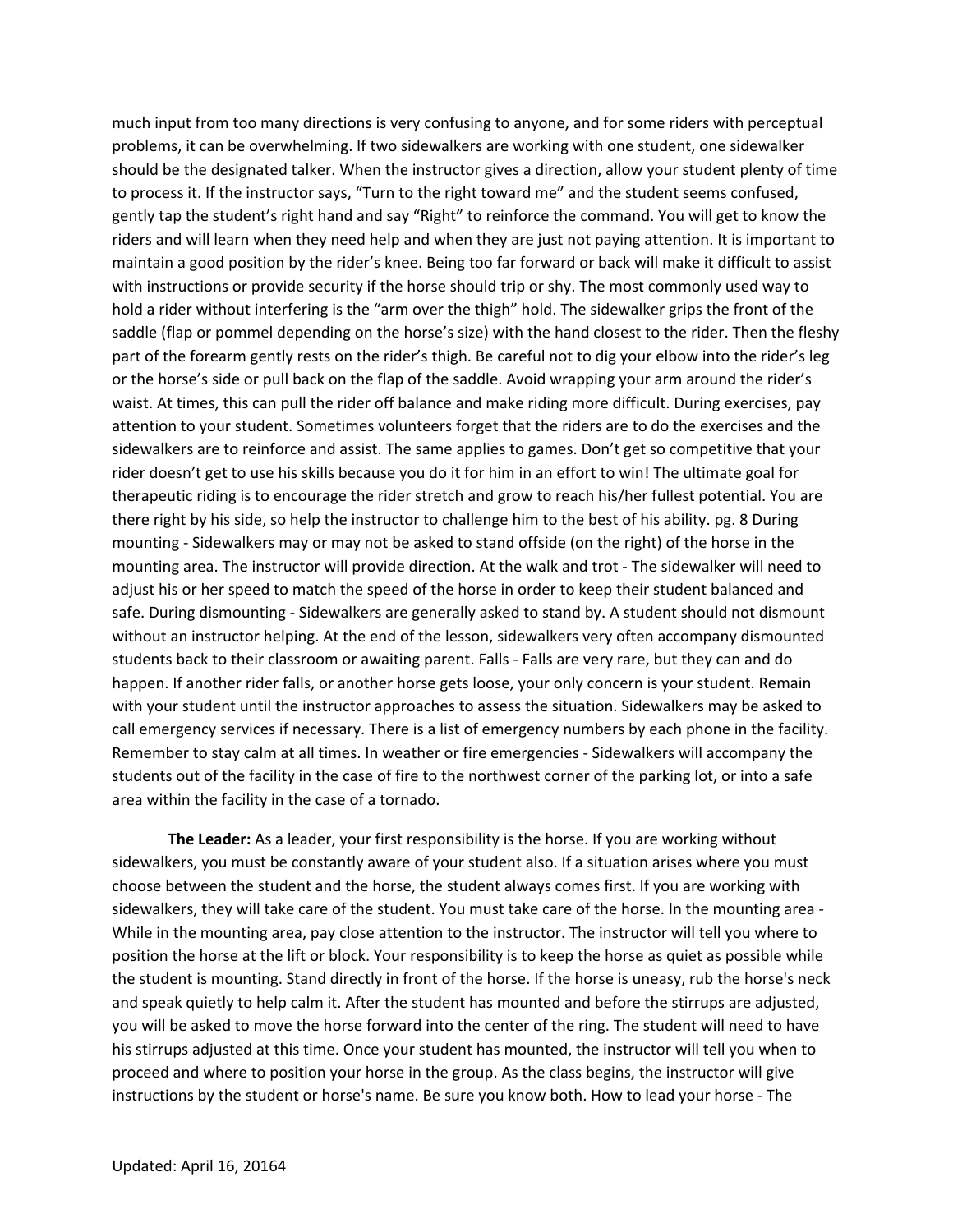proper position for the leader is to walk about in line with the poll (about between the head and shoulder). Care must be taken that the horse maintains a natural head carriage. Lead from the near side (left side) of the horse. A good rule of thumb for holding the lead line is to hold it in your right hand approximately six to twelve inches away from the buckle. The excess lead line should be held in your left hand. NEVER WRAP THE EXCESS LINE AROUND YOUR HAND. No matter how slow the horse you are leading is, the leader should not try to pull the horse forward nor should you stop the horse unless your student is unable to do it himself. The student is encouraged to do as much as possible on his own. The instructor will point out to you if the rider is in need of assistance. If the horse you are leading should balk or shy, with or without a rider, do not try to pull him. Wait until he relaxes, then move his head slowly to one side or the other and encourage him gently to go in a slightly different direction then straighten him out. In order for the rider to have complete freedom to use the reins, care should be taken to ensure that the lead line does not interfere with the reins. The lead line should be hanging between the reins, not over the top of them. None of our horses are known kickers, but all horses have the potential to kick if pressured by another horse positioned too closely to their hind legs. Give yourself enough room from the horse in front of you. If your student cannot maintain a safe distance, then help him to do so. Remember, many of our students have a poor sense of space orientation and do not realize when they are too close. Use common sense. If you see that your student is getting into trouble and is unable to follow the directions given by the instructor, you should give assistance. pg. 9 At the halt - The leader should step in front of the horse, and act as a physical barrier, to keep it from moving. At the walk - Be aware of your sidewalkers and give them enough room to walk behind you and still be at the student's side, and between the horse and the side wall of the arena. At the trot - The instructor will give directions at this time for each student and horse. Start to jog and stay near the horse's head. Do not pull or hit the horse with the lead line or your hand. Say "TROT" if the student is unable. During dismounting - Do the same as during mounting. A student should not dismount without an instructor's assistance. Falls - Falls are very rare, but they can and do happen. If another rider falls, or another horse gets loose, your only concern is the horse you are leading. Stop your horse immediately. Go in front and hold your horse as you would at the halt. NEVER let go of your horse. Remember to stay calm at all times. In fire or weather emergency situations - In fire situations, the leader is responsible for taking the horse to the nearest exit away from the barn. There are two large doors on the eastern wall and one on the northern wall that open directly to the outside. In a weather emergency, once the student has been dismounted and all students have left the arena, the leader should remain with the horse until the instructor gives further directions. In more severe weather situations such as an impending tornado, the leader should remove the horse's bridle and turn it loose. At this point, the leader should seek shelter in one of the designated tornado shelter areas. IF AT ANY TIME, NO MATTER WHAT YOUR JOB, YOU HAVE A QUESTION, PLEASE FEEL FREE TO ASK FOR HELP. WE WOULD RATHER HAVE YOU ASK THE SAME QUESTION 100 TIMES THAN NOT BE SURE THAT WHAT YOU ARE DOING IS CORRECT!

**Getting the Horse From Stall:** If you have a student with you, talk to him about the things you are doing and show him the equipment before you enter the stall to use it. If your student uses a wheelchair, leave him outside the stall while you are getting the horse from the stall and taking it to the cross ties. Always check with an instructor before you take any student into the stall. 1.) Take your horse's bitless bridle from the wall at the aisle entryway. Remove the lead line from the green halter on the stall door and attach it to the ring at the bottom of the noseband. Do this before you enter the stall. 2.) When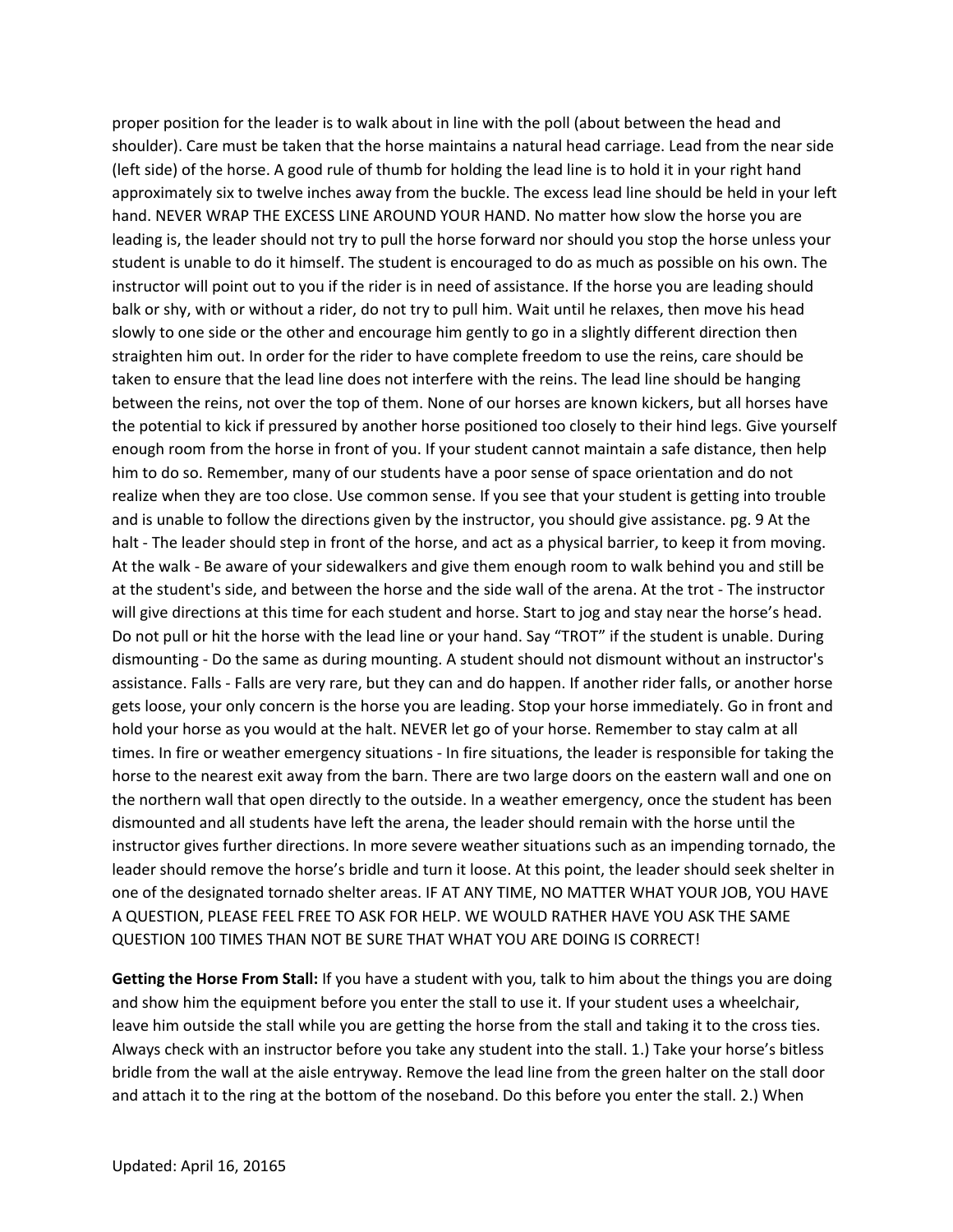approaching the stall, talk to the horse so he knows you're there. (Remember that horses sometimes sleep standing up.) A horse may be easily startled if he doesn't know you are there. 3.) Before you open the stall door all the way, make sure that the horse's hind end is not facing the door. If it is, open the door slightly and call to the horse, using the horse's name. 4.) When he is in a position that you can easily approach his head, open the stall door just wide enough for you to slip through. Then quietly, but confidently approach the horse's head. 5.) With your right hand, hold the bitless bridle by the crown piece. With your left hand, guide the horse's nose through the nose hole. Attach the buckle of the throat latch under the horse's throat. This strap does not need to be tight. Do not unbuckle any other piece of the bitless bridle. Please make sure the door is all the way open before taking the horse out. CHECK THE AREA OUTSIDE THE STALL DOOR FOR STUDENTS OR OTHER HORSE TRAFFIC. Lead the horse out of the stall, holding the lead line in your right hand near the horse's chin. Hold the remaining lead line in your left hand, folded neatly. Never drag the end of the lead line or wrap the excess around your hand. As you lead the horse, you should be positioned in front of the horse, looking ahead, not back at the horse.

**Entering the Crossties:** Take the horse into the cross tie area and turn him around so his head is centered between the cross ties. Attach the cross ties to either side of the bitless bridle to the outside rings at the nose end. Take off the lead line while the horse is in the crossties. Do not drape the lead over the horse's neck. A student should not be left unattended in the crossties. This is potentially a very dangerous area. Students and/or volunteers should never walk behind a horse. Care should be taken when working near the horse's face that the ties are not where a student might be injured. Many students with poor balance will try to support themselves by holding on to the ties. This is not only uncomfortable for the horse, it is also dangerous to the student should the horse throw his head. Remember that the students will imitate the things you do, even if you tell them something different, therefore, no one should be leaning or holding on to the cross ties. Grooming Grooming, tacking and learning the parts of the horse all take place in the cross ties. We have set up the following guidelines for grooming and tacking the horse specific to Fieldstone Farm. We hope that this will help to ensure that everyone is teaching the same thing to all students. If students are assisting you in the grooming process, use the time in the cross ties to teach the student about the various parts of the horse and tack. Included in this manual are pages with grooming tools, horse parts, and saddle parts. Please familiarize yourself with these terms. Before a student starts to groom, he should walk up and greet his horse. Approach in a quiet and unhurried manner and speak to the horse quietly while using slow body movements. The student should greet the horse with a gentle pat on the side of the neck. Remember that it is our policy to not pet our horses on their faces. All grooming equipment that you will need is located in the grooming boxes in each crosstie. Please be sure that all brushes are returned after they have been used, and be sure that the equipment is CLEAN when returned. This is especially important in the spring when horses shed out their winter coats.

## **Grooming Tools**

1. Curry Comb: A round, rubber grooming tool. It is used first to loosen dirt in the horse's coat. It is used in circular motions. Always start near the poll (near the horse's ears) and work toward the tail. The curry comb is not used on the face, mane, legs or tail. Care must be taken when covering any bony protrusions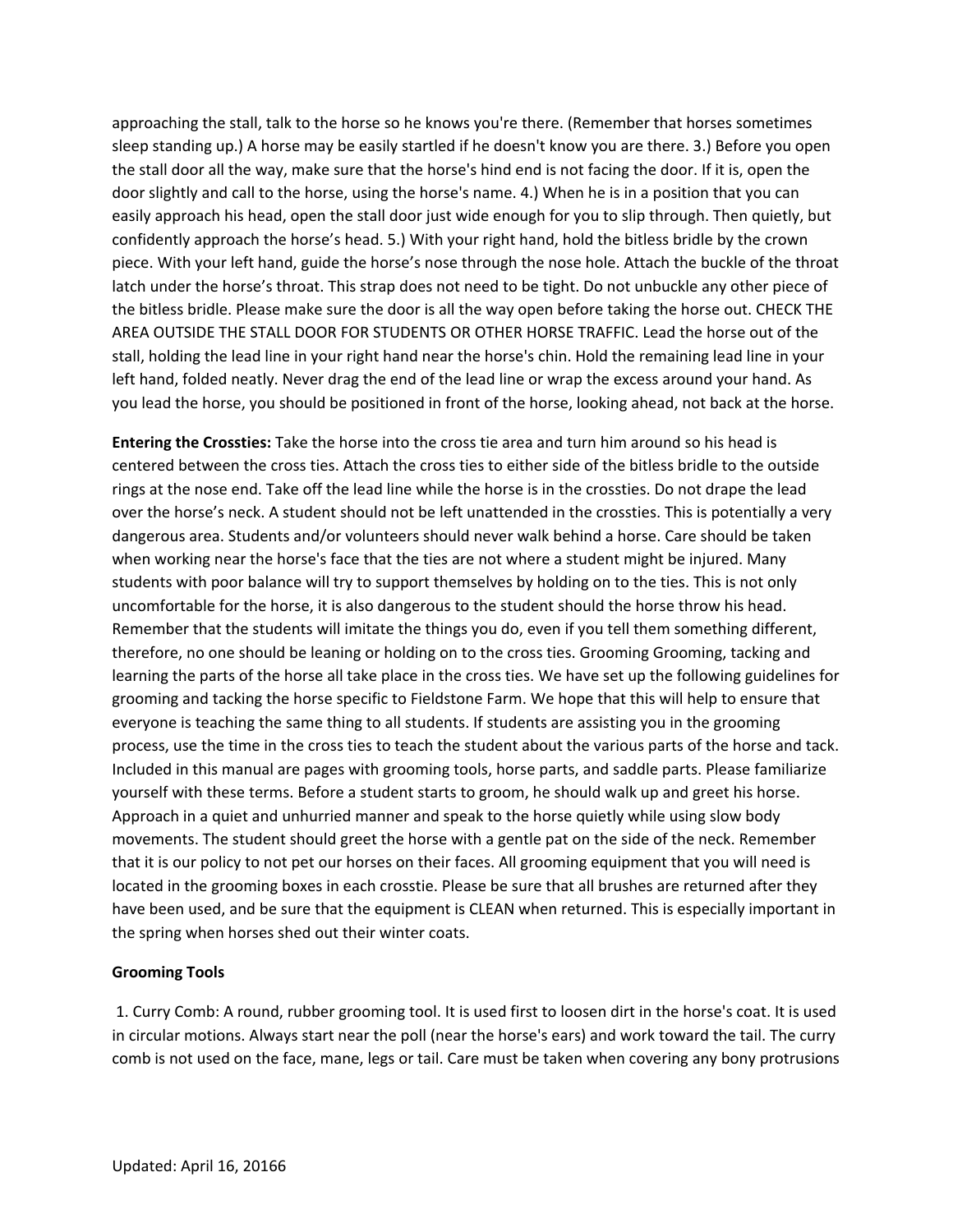such as the withers, backbone, shoulder, and flank areas. The curry comb is cleaned by tapping it on a hard surface.

2. Stiff (hard) Brush: A wooden or plastic handled, stiff bristled brush. It is used to remove the dirt brought to the surface by the curry comb. It is used in short, flicking strokes, moving over the hair in the same direction it grows. Start at the poll and work toward the tail. The stiff brush is not used on the face, mane or tail. The brush is cleaned by holding it in one hand with the bristles up, while the other hand moves across the surface form the far end to the near end flicking dirt from the brush or you may use another hard brush or a comb across the bristles to remove the dirt and hair.

3. Soft Brush: A wooden handled, soft-bristled brush. It is used to remove any dirt missed by the stiff brush, as well as to smooth and add shine to the horse's coat. It is used in long, smooth strokes with a flick at the end of each stroke, moving over the hair in the same direction it grows. Start at the poll and move toward the tail. It is not used on the mane or tail. It may be used on the face gently and with great care around the ears, eyes and nose. It is cleaned in the same manner as the stiff brush.

4. Mane & Tail Com: A plastic handled brush with an end that looks like a curry comb with teeth. It is used to remove tangles from the horse's mane and tail. It is used on the mane, starting at the poll and working toward the withers, starting from the end and working in small sections toward the roots, much like the way a girl with long hair would comb her hair to prevent tangling. It is used on the tail by standing beside the horse's hindquarters, NEVER BEHIND THE HORSE. The tail should also be combed in small sections from the ends to the roots. The comb is cleaned as you would clean your own comb or brush, or by tapping it against a hard surface as with the currycomb.

5. Hoof Pick: It is a metal pick with a metal, rubber coated handle. The feet should be cleaned thoroughly as part of the grooming procedure. Students generally do not do this but they enjoy watching.

**To properly pick out a horse's hooves:** Stand facing the back of the crossties starting with the front left hoof. Run your thumb and fingers down the sides of the horse's leg, between the knee and ankle, pressing firmly to make him pick his foot up. If he does not lift his foot, push against his shoulder with your shoulder. Hold his foot at the toe for leverage to prevent his jerking his foot away. Always stand up and lean over from the waist to do this. Do not squat down or kneel down to clean a hoof. You cannot move out of the way if the horse decides to move in some manner. Using a hoof pick, clean the depressions at the sides of the frog, the spongy pad at the center rear of the foot; scrape the sole free of dirt. The indentation in a V shape is called the frog and should be clear when the hoof is clean. The angle of the V points to the toe and is shallow. The ends of the V are deeper and come out at the heel. Work from the heel to the toe with your hoof pick. Doing this in reverse could cause you an injury. Use no more force than is necessary to clear out all foreign matter, although it might take a little muscle to remove impacted dirt! Work with the left front foot first and then proceed to the left rear, the right front and then the right rear. Many volunteers are uncomfortable picking out hooves at the beginning of their volunteer service. If you are uncomfortable doing this, please ask another volunteer or instructor to help you. Clean and healthy hooves are very important to the overall health of a horse!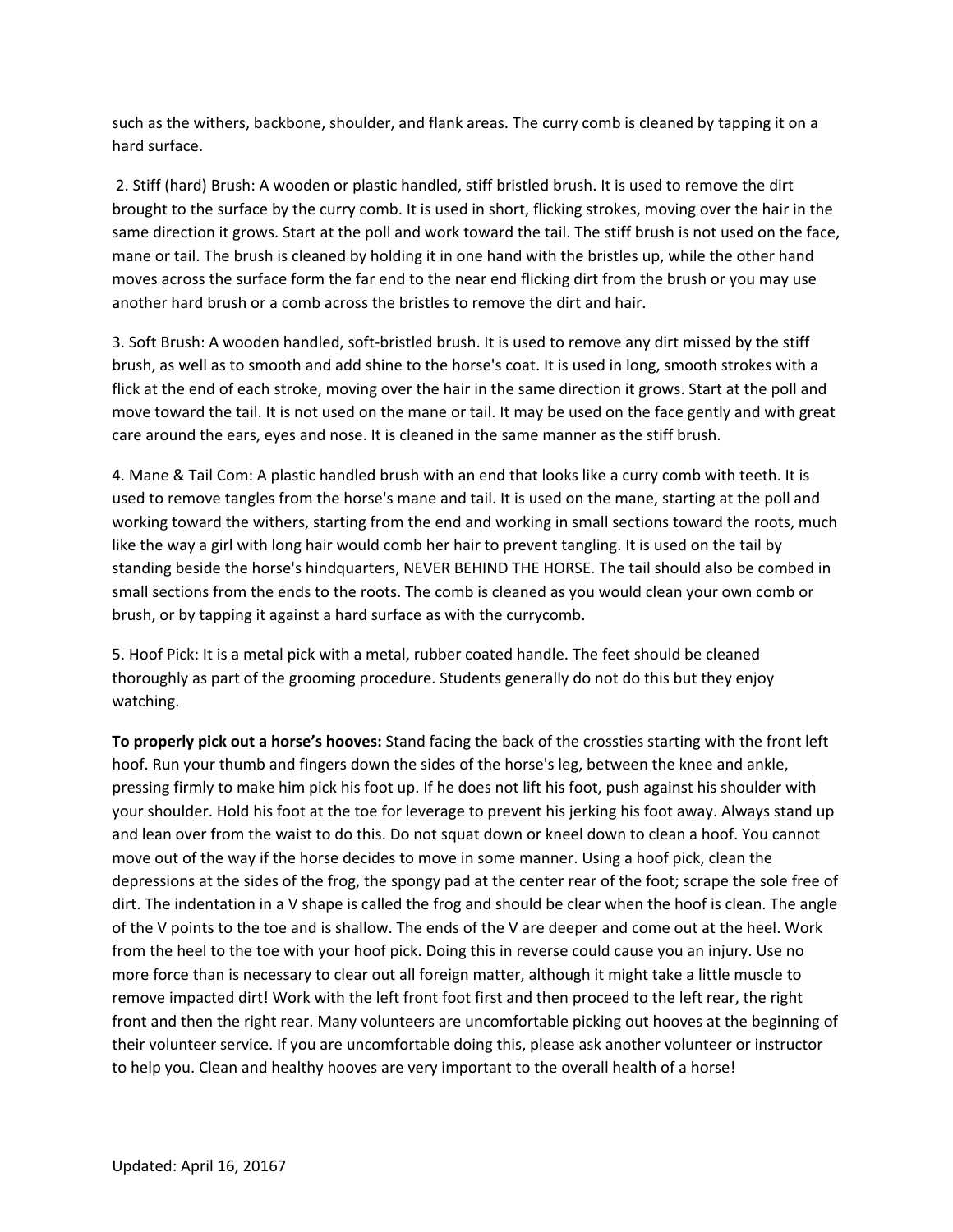**Saddling:** Be sure the horse is clean, especially in areas that will be covered by the tack. Therapy horses work hard and should be made as comfortable as possible. A clean girth area is especially important to prevent sores.

1. Place the saddle pad just in front of the horse's withers.

2. Place the horse's personal correction pad on top of the saddle pad with the fleecy roll towards the front.

- 3. Add any additional therapy pads.
- 4. Place the saddle on top of the pads.
- 5. Slide girth through fleece girth cover.

6. Attach the non-elastic side of the girth to the off side, or right side of the saddle.

7. Attach the elastic end of the girth to the near side, or left side of the saddle. Only tighten the girth enough to keep it from slipping. You will have time to tighten the girth once more before your student mounts. NOTE: ALWAYS double-check the TIGHTNESS of the girth as some horses hold their breath as it is tightened, thus swelling their chests. When they exhale, the girth will be too loose. Always check for tightness at the bottom of the girth, not the sides. Once in the ring, walk the horse for at least 5 minutes before the class starts to warm him up and finish tightening the girth. The girth should be tightened one hole at a time, alternating walking for a few minutes and then tightening another hole. This is VERY important and keeps our horses from getting grouchy and developing sore backs.

**Bridling/Bitless Bridles:** Attaching the reins and leather lead line to the bitless bridle/bridle If you are using a bitless bridle, hook the reins to the side rings. If you are using a traditional bridle, the reins fasten directly to the bit. The leather lead line attaches to the lower ring on the bitless bridle. On the traditional bridle, simply feed it through the bottom of the noseband. The bridle is put on just before the horse is to leave the cross ties. HORSES ARE NEVER TO BE TIED IN ANYWAY WITH A TRADITIONAL BRIDLE. Once your horse is tacked, take him into the arena and walk him around to warm him up. Your student may or may not walk with you at this point. \*When you enter the mounting area from the barn aisle or exit the mounting area to the barn aisle, please push the gate away from you to prevent injury to your horse.\*

**After the Lesson:** Once your student's lesson is completed, it's time to put away your horse and its equipment. If you are the leader, wait for all students to exit the arena before taking your horse back to the barn area. Take the horse back to the cross ties and re-attach the ties to the side rings on the bitless bridle. If your horse is using a traditional bridle, please ask your instructor or a bridle-certified volunteer to remove it before you re-attach your horse to its halter. Remember, never attach a horse by its bit. This is very dangerous and will more than likely result in injury to the horse if it becomes startled. Once the horse is reattached, start by removing the reins and lead line from the bitless bridle. Place these on the hook outside the cross tie. Next, unfasten the girth and pull the saddle and pads off of the horse from the left. Place the pads and saddle on the saddle rack outside the cross tie.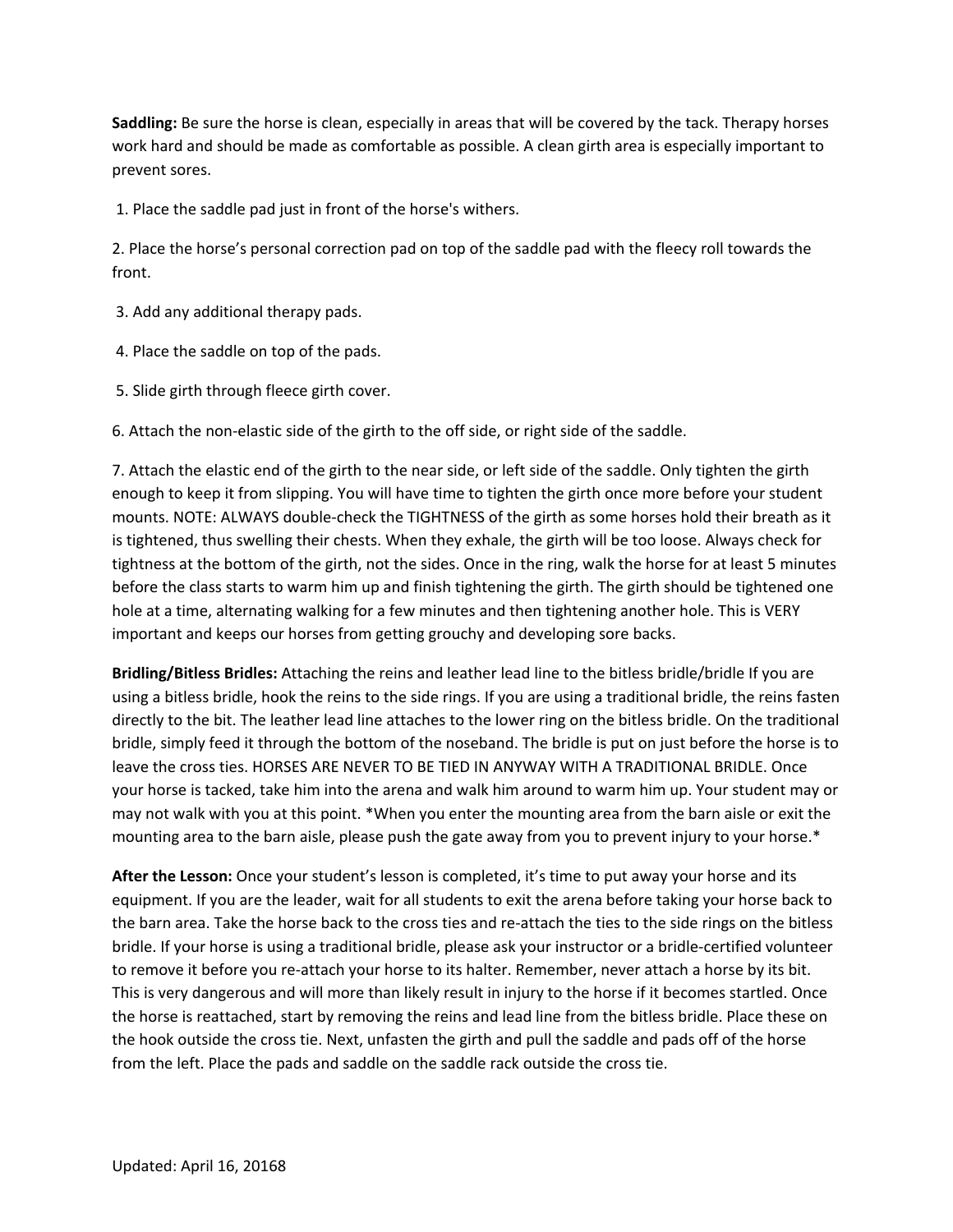**REFERENCE INFORMATION:** When You Meet a Person with a Disability Be yourself when you meet a person who has a disability. Be a friend and treat him or her as an equal. At the same time, though, be aware of the disability. One of the hardest aspects of volunteering is standing back and letting the student do things for himself. Lend a hand if asked, or if you see a dangerous situation arising. Be patient. Also, try not to predetermine your student's abilities. They will always surprise you. Don't talk about the student in front of him/her. Talk to the student. Information about students and their disabilities is CONFIDENTIAL. Details are shared on a need-to-know basis. If you have a question about a student please ask your instructor.

## **Disability Overview**

**Hearing Impairment:** Loss of hearing might be: profound, partial or intermittent. It may have been present at birth or acquired during life. Deafness is one of the greatest handicaps because it is not instantly recognized by others and therefore does not immediately arouse sympathy or understanding. A lack of hearing means failure to understand what is going on in the world. Deaf students might be overactive, noisy and frustrated. They may learn best by imitation and sign language, but miss out on verbal instruction. Hints for Helpers Encourage the deaf rider to copy all he can. Let him watch others, but do not stop talking to him, as he may hear and understand some of what you are saying. Turn your head toward the rider. He might be able to lip-read. He may understand parts of words, resulting in confusion. Constant and clear repetition of words will help.

**Visual Impairment:** Blindness may be present at birth or result later from disease or accident. Loss of sight might be gradual or sudden with no time to readjust. Visual loss may be partial or complete. When it is partial, it may be restricted by blurring, by being adequate for short distances only, by constant eye movement, so the world is constantly moving, by loss of vision to the left or right, by tunnel vision when only objects straight ahead can be seen, or by loss of central vision when only objects on the periphery can be seen. People with visual impairments might have difficulty moving about, rely on speech and non-speech sounds for judging distances and find echoes and traveling sounds to be of great value. Hints for Helpers Use your voice and speak even when moving. Describe where you are so that new sounds can be identified (for example, the sounds horses' hooves make on different surfaces or at different gaits). Increased mobility and independence are the main area of achievement. Help the student count the horse's paces down one side of the arena so they can learn when a corner is near. Remember that a blind rider cannot learn by visual example. He must find out for himself with verbal guidance and touch. Remember also that he is not deaf and you do not have to shout at him in normal conversation.

**Learning Disability:** This term describes problems in the areas of speech, language, spelling, writing or arithmetic, which occur in children with average or above-average intelligence. These learning problems are not a result of visual, auditory or motor handicaps, mental retardation, emotional disturbance or environmental disadvantage. Hints for Helpers Learning disabled children may be easily distracted, sometimes hyperactive, impulsive, talkative, awkward, aggressive, socially immature and easily frustrated. They often need clear and simple explanations with practical demonstrations of the skills to be learned in the lesson.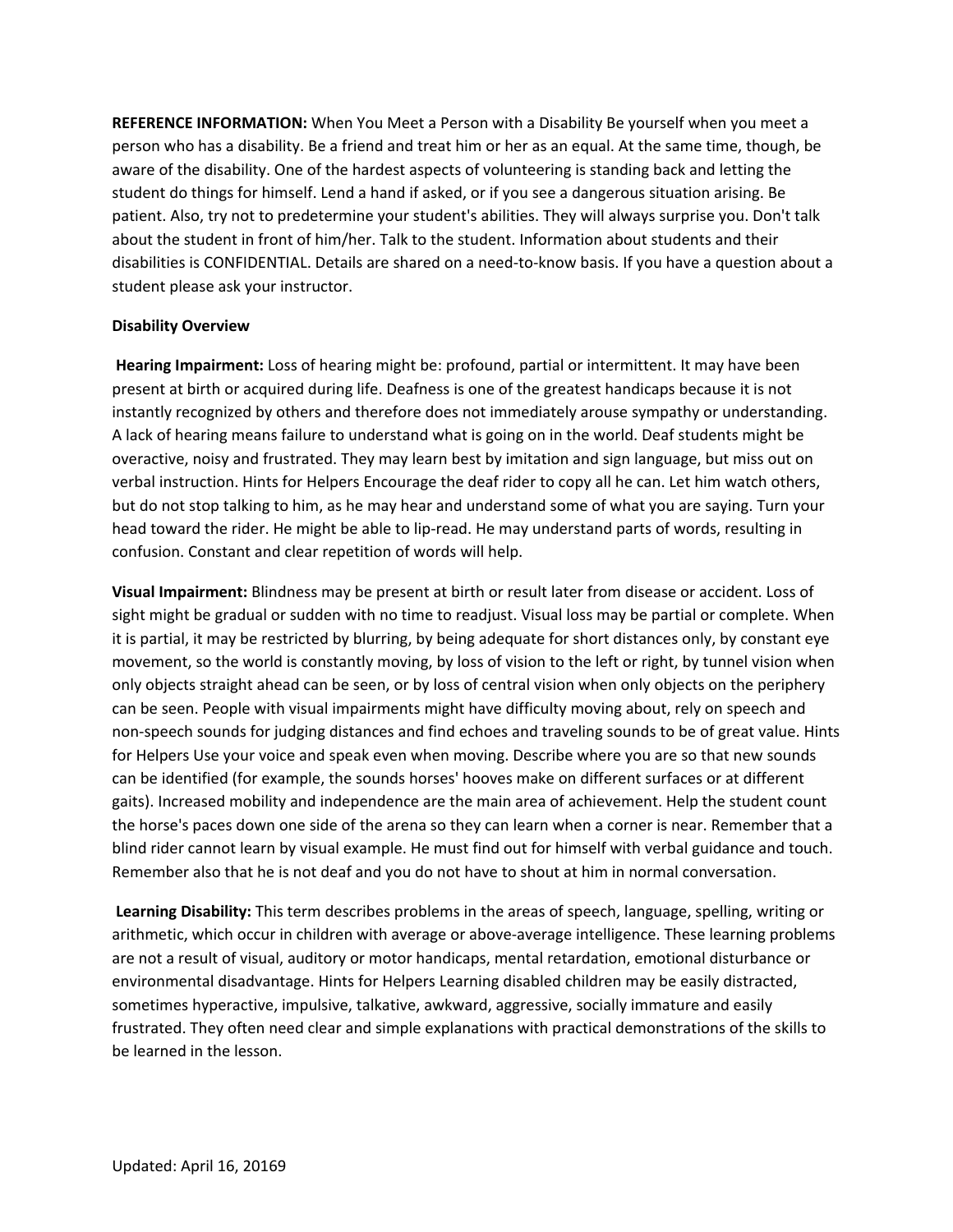**Mental Disability:** Mental Disability means that intelligence is reduced because of an abnormality of, or damage to, the brain. There are often additional handicaps such as epilepsy, cerebral palsy and speech disorders. Some mentally disabled riders will have recognizable signs of a condition such as Down's Syndrome, but others will have no specific clinical conditions. Mentally disabled riders might behave as if they were younger, have limited speech and understanding of speech, may learn slowly and require much repetition. They may have limited awareness of danger and may need careful supervision. Hints for Helpers A pleasant and understanding approach to the mentally handicapped rider will be beneficial. Riding provides a social occasion, and opportunities for practicing good manners, learning to take turns, obeying instructions, using speech and learning to win and lose. This rider will need encouragement and discipline that he can understand.

**Emotional Disability:** Many of these students attend special schools and are taught by specially trained staff. The maladjusted child may have normal, low or high intelligence. He may have a behavior disturbance, which means that he is at odds with his family, friends, the world and himself. Frequently he is frustrated, unhappy and bad tempered. He might feel he is already a "loser" in society and therefore dislike competition and the feeling that he may lose yet again.Hints for Helpers: The maladjusted child usually responds well to the horse and the opportunity to care for him, showing his capacity to love and care. Friendships with his peers might be difficult, but he may crave the company of his helpers and his horse. Maladjusted children will respond to a challenge, provided they are given the confidence by support and friendship. Stable work will provide an opportunity to join the team at work, and the enjoyment of a task well done.

**Cerebral Palsy:** This is a medical term denoting brain damage, so that messages for movement, from the brain to the limbs, are imperfect or misdirected, and therefore the limbs may be weak, stiff, clumsy, constantly moving, floppy or more than one of these abnormalities. Muscles involving speech, eye movement, swallowing and so forth may also be involved. Intelligence may or may not be impaired, but whatever the intelligence, communication is likely to present difficulties. The rider with cerebral palsy may have to make a great effort to do even the simplest movements, so that life is a struggle and the smallest skill is a great achievement. Hints for Helpers If a good position in the saddle can be maintained with the assistance of the helper, the rider's control of his head, arms and back muscles may be made easier. Foot position in the stirrup is important. In some cases, the helper may grasp the back of the ankle to help keep the heel down. The rider should be encouraged to look where he is going, as control of the head facilitates the use of the arms. Muscle control for riders with cerebral palsy is hard work, but worthwhile.

**Multiple Sclerosis:** This is a disease that generally affects adults. Nerve transmissions are interrupted on their way to muscles, which results in varying levels of disability. Chief among the many symptoms are difficulty in walking, weakness and clumsiness of the legs and arms and visual problems. Speech is often affected. Hints for Helpers It is important for the helper to understand the functional abilities of this rider. The instructor will be aware, on a lesson-by-lesson basis, of what the rider is able to do and with what he will need help. Unlike the rider with cerebral palsy, where every day is much the same, the rider with multiple sclerosis will have good days and no-so-good days. MS patients are mostly adults and can often offer valuable input as to their comfort level and the best way to assist them.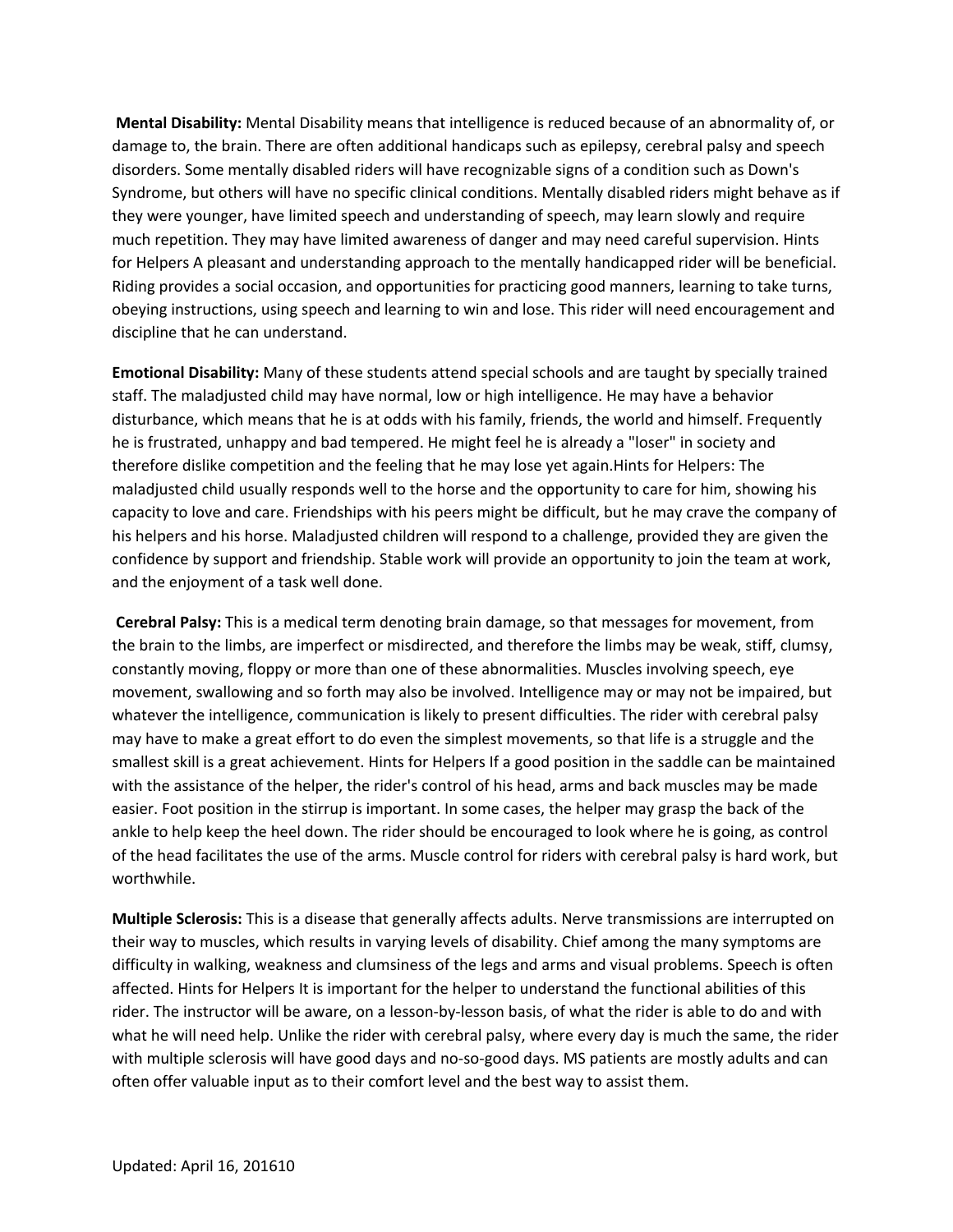**Infectious Diseases:** Controlling the spread of viruses and infectious diseases is an important concern in any situation where the general public is dealt with. Infectious diseases such as Hepatitis B and the HIV/aides virus are transmitted when blood, semen and vaginal secretions of an infected person enter through the skin or mucus membrane of a non-infected person. Following simple safety precautions will help prevent the spread of these diseases. Hints for Helpers Hand washing is the most effective measure in the prevention of the spread of disease. Wash your hands thoroughly and frequently, especially after you leave the barn. Wash your hands again when you get home. Also follow these safety procedures: Ask the adult who has accompanied the student to the barn to take him/her to the bathroom facilities if the need arises. Ask the adult who is with the student or a Fieldstone Farm staff member to attend to any open wounds or bleeding that might occur while a student is at the barn. Make sure any open wounds that you may have are properly covered.

**Autism:** A broad spectrum of disorder ranging from mild to severe, which affects thought, perceptions and attention. Characteristics include: impairments in social interaction and communication; restricted and repetitive patterns of behavior, interests, and activities; impairments in the use of nonverbal behaviors such as eye to eye gaze and facial expressions; lack of social or emotional reciprocity; delays in, or lack of the development of spoken language; impairments in the ability to initiate or sustain conversations with others; abnormal responses to senses such as sight, hearing, touch, balance, smell, taste, reaction to pain; deficits in gross and fine motor skills. Most individuals on the spectrum are visual learners. Use a calm tone of voice; even in the midst of a behavioral outburst. If an individual has difficulty with communicating wants and needs or with requesting help, they may become frustrated or upset. Individuals need to be reinforced for specific positive behaviors. Instead of saying "nice job," say "nice job of sitting."

## **The Benefits of Therapeutic Riding**

Physical: It is the horse's movement that has a dynamic effect on the rider's body. The horse stimulates the rider's pelvis and trunk in a manner that closely resembles the normal gait of a human. Underlying all therapeutic riding activities is the regular, rhythmic movement of the horse. Benefits can include normalization of tone, postural control, and improved balance and strength. Sensorial Interacting with horses on the ground or in the saddle puts a student in a sensory-rich environment with new sights, smells, sounds and tactile input. The movement of the horse also can help with a variety of sensory integration issues. A smooth-gaited horse with a consistent pace can provide the needed input to help a rider establish rhythm. A horse with a choppy gait or heavy footfalls may be able to provide a rider with stimulation to help organize and integrate sensory input. Movement exploration while on the horse can help improve overall body awareness. Emotional The success of overcoming fear and anxiety can help a rider realize self-worth and increase self-esteem. The ability to achieve a riding skill will also have a positive effect on a rider's self-perception. For many of our students, the companion-animal bonding and development of new skills are critical components to the success of the experience. The relationships that develop among students, volunteers, horses and staff are all integral to a positive emotional experience at Fieldstone Farm.

Cognitive: The horse provides many of our students with the motivation to learn new things. Educational goals such as letter recognition and sequencing can be incorporated into riding activities. Social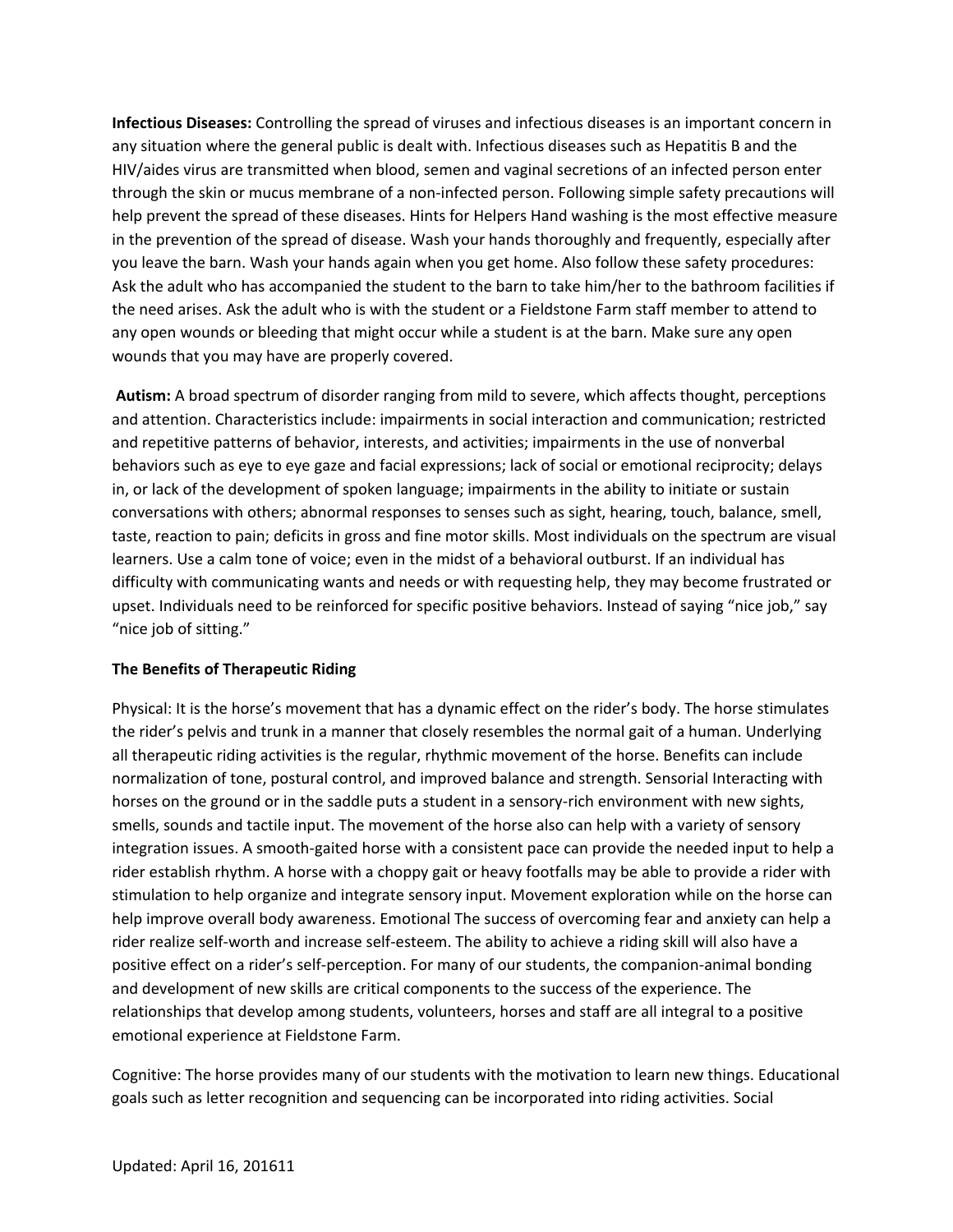Therapeutic riding provides many opportunities for students to interact with peers, staff, volunteers and horses. Riding requires the student to solve problems, stay on task, and follow through with new skills. The Benefits of the Ground Work Physical Grooming incorporates large muscle groups as well as fine motor skills. The student is constantly stretching, bending and reaching, which requires balance and coordination. Activities around the farm encourage participants to be physically active and engaged in care of the horses.

Social/Relationships: Students have the chance to work together and help one another. They also have the opportunity to develop relationships with the volunteers, the instructors and the horses they care for.

Routine/Sequencing/Responsibility Grooming has a specific order to it, which brings routine and sequencing into play. In addition, each student's work has a direct impact on the horse's health and well-being; with that comes a sense of responsibility and pride. Finally, when the student has finished grooming his or her horse, the work is reviewed, creating a standard the student should strive to achieve.

Awareness/Focus Horses talk to us with body language. Learning to listen to a horse's body language is, in large part, what keeps us safe around these powerful animals. Students learn to be focused, present and "in the moment" when working with horses. Calming Horses respond favorably to a slow, quiet demeanor and a soft voice. As students become calmer and more soothing, they begin to notice the positive effect their behavior has on their horse.

Confidence/Empowerment The development of the horse/human bond assists students in gaining respect, trust and leadership skills. Each success empowers them and builds self-esteem, which motivates them to try new things and take an active role in their own education.

## **Helpful Terminology Terms related to equipment**

**Bitless bridle** - A leather bridle specially designed for therapeutic riding purposes,which has no bit to go in the horse's mouth. Looks similar to a regular halter, but with specially placed rings.

**Bareback Pad** - A thick pad used in place of a saddle.

**Devs or Devonshire Stirrups** - A hooded stirrup with a closed platform that prevents the rider's foot from moving too far forward.

**Girth** – A leather strap that goes around the horse's belly to keep the saddle in place. The non-elastic end is attached to the right side of the saddle first.

**Hand Hold** - A leather strap attached to the front of the saddle that a rider can hold onto.

**Peas or Peacock stirrups** - Stirrups that have a quick-release rubber band on the side that will allow the rider's foot to come out in case of a fall.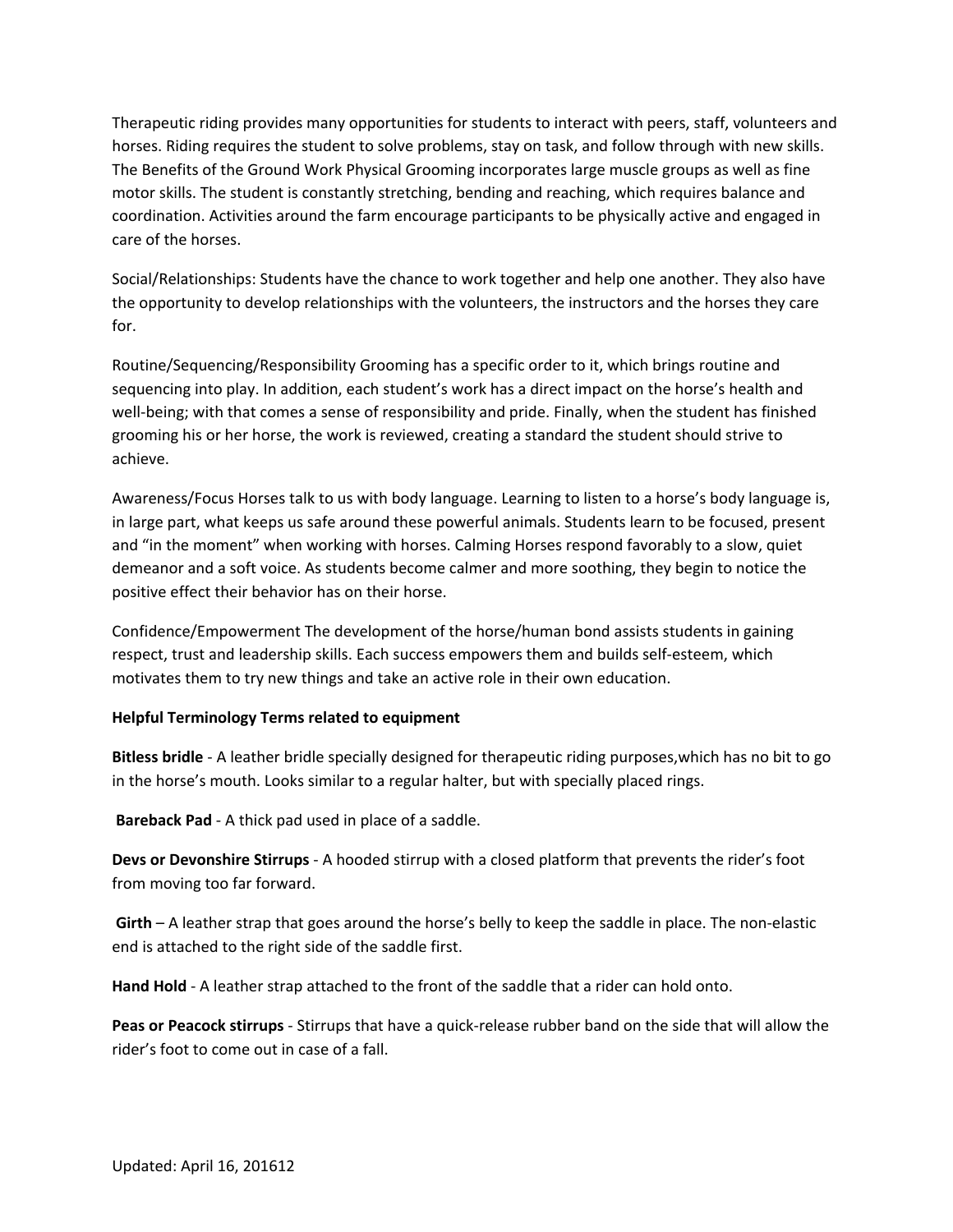**Polos** - Wraps that go on the legs of some of the horses for extra protection or support. Pulling tack - A term used for getting all riding equipment ready before a class.

**Rainbow Reins** – Multi-colored reins used to teach proper use of reins. The instructor can direct the rider to "hold in the green" or "hold in the red." The rider can then feel an appropriate response to their aids and have a guide for proper positioning.

**Surcingle** – A thick padded strap with a single center-positioned handle. Usually used over a bareback pad.

**Tack** – Equipment used for riding a horse (saddle, stirrups, bridle, etc

**Ground Lessons** - Students learn to take responsibility and improve daily life skills through hands-on experiences with horse care and stable management. This segment of the program supplements the mounted program and teaches participants how to groom, saddle, feed, and bathe a horse and to perform other appropriate activities that develop horse care skills

## **Terms related to Horses**

Gait – The way of going: walk, trot, canter

Haunches – The hindquarters of the horse

Near side – The left side of the horse

Off side – The right side of the horse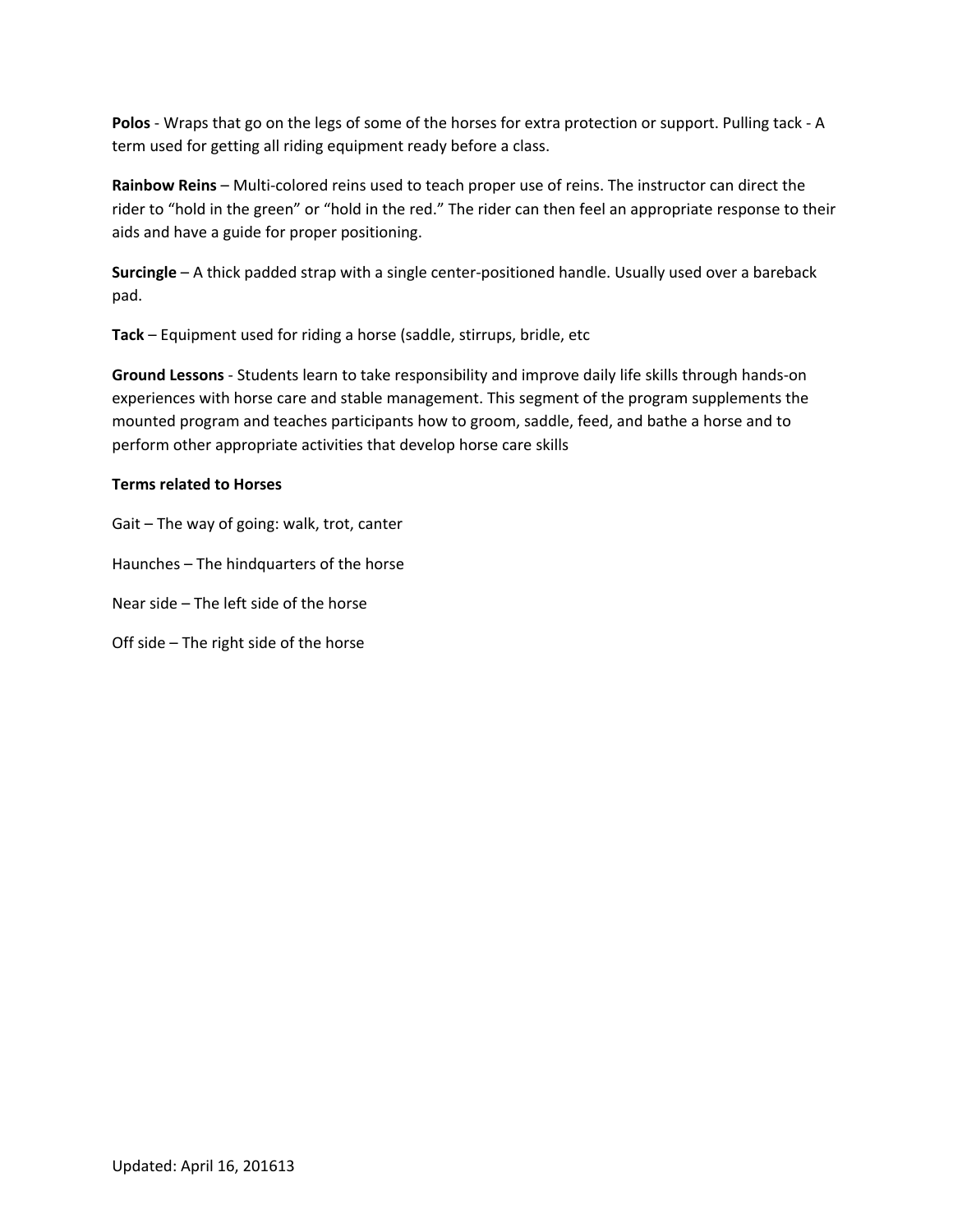

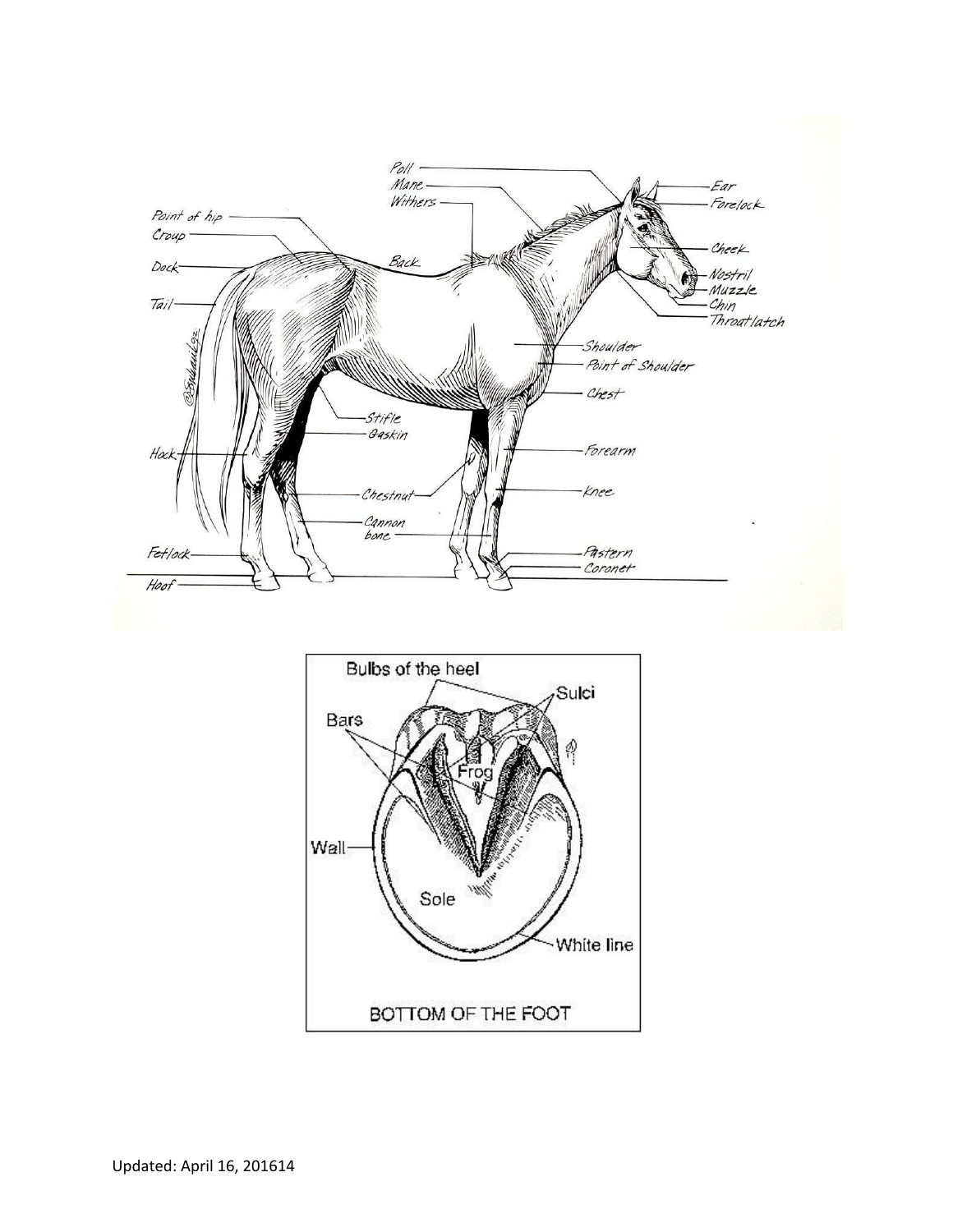

Peacock Stirrup **Devonshire Stirrup** Devonshire Stirrup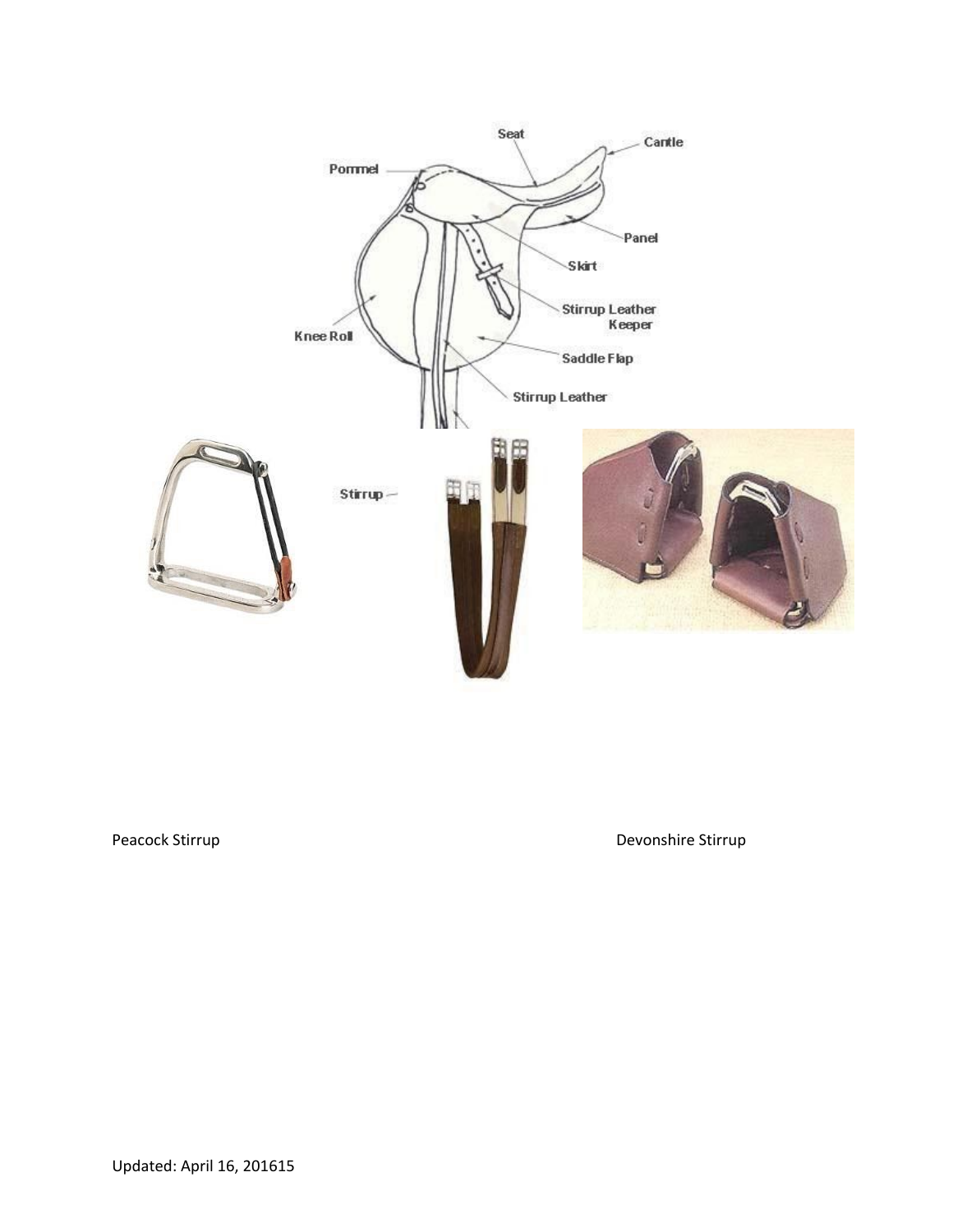#### **UNDERSTANDING HORSE BEHAVIOR and EQUINE SENSES**

When developing relationships and working with horses, communication is key. It is critical to provide a safe environment in a therapeutic riding setting. Beginning a process of understanding the horse senses, instincts, and implications is a step in predicting behaviors, managing risks, and increasing positive relationships.

SMELL: A horse's sense of smell is thought to be very acute and it allows him to recognize other horses and people. Smell also enables a horse to evaluate situations. Implications: · Allow horses the opportunity to become familiar with new objects and their environment by smelling. · It is recommended that treats are not carried in your pocket since horses may desire to go after them. · Volunteers are discouraged from eating or having food in the arena.

HEARING: A horse's sense of hearing is also thought to be very acute. A horse may also combine their sense of hearing and sight to become more familiar with new or alerting sounds. "Hearing and not seeing" is often the cause of fright/flight response. Forward ears communicate attentiveness and interest. Ears that are laid back often communicate that they are upset and/or showing aggression towards another horse or person. Implications: · Horses are wary when they hear something but do not see it. If your horse is acting nervous, talk to him in a quiet and clam voice for reassurance. · Avoid shouting or using a loud voice. This can be frightening to a horse. · Watch your horse's ears for increased communication. Stiffly pricked ears indicate interest. Drooping ears indicate relaxation, inattentiveness (easily startled), exhaustion, or illness. Flattened ears indicate anger, threat, or fear. Ears flicking back and forth indicate attentiveness or interest.

SIGHT: A horse's eyes are set on either side of the head; there is good peripheral (lateral) vision, but poor frontal vision. A horse focuses on objects by raising and lowering its head. A horse's visual memory is very accurate. Horses are thought to see quite well in the dark, due to the large size of their eyes. There is still controversy on whether or not horses see color. Implications: · A horse may notice if something in the arena or out on trail is different. Allow the horse an opportunity to look at new objects. Introduce new props that the horse may be unfamiliar with. · A horse has better peripheral vision; consider two blind spots: directly in front and directly behind. The best way to approach a horse is to its shoulder. It may startle him if you approach from behind or directly in front. A horse may be unable to see around the mouth area, which is a safety consideration when hand feeding.

TOUCH: Touch is used as a communication between horses and between horses and people. Horses are sensitive to soft or rough touch with a person's hands or legs. Implications: · Handlers should treat the horses gently but firmly.  $\cdot$  Each horse has sensitive areas, and it is important to be familiar with them (i.e. flank and belly areas). · Watch rider leg position. Riders may need appropriate assistance to reduce a "clothes pin" effect with their legs. Ask the instructor/therapist what is the best handling technique.  $\cdot$ Horses will often touch or paw at unfamiliar objects. For example, a horse may paw at a bridge or ground pole before crossing over it.

TASTE: Taste is closely linked with the sense of smell and helps a horse to distinguish palatable foods and other objects. Implications: · Taste is closely linked with smell and touch; therefore, a horse may lick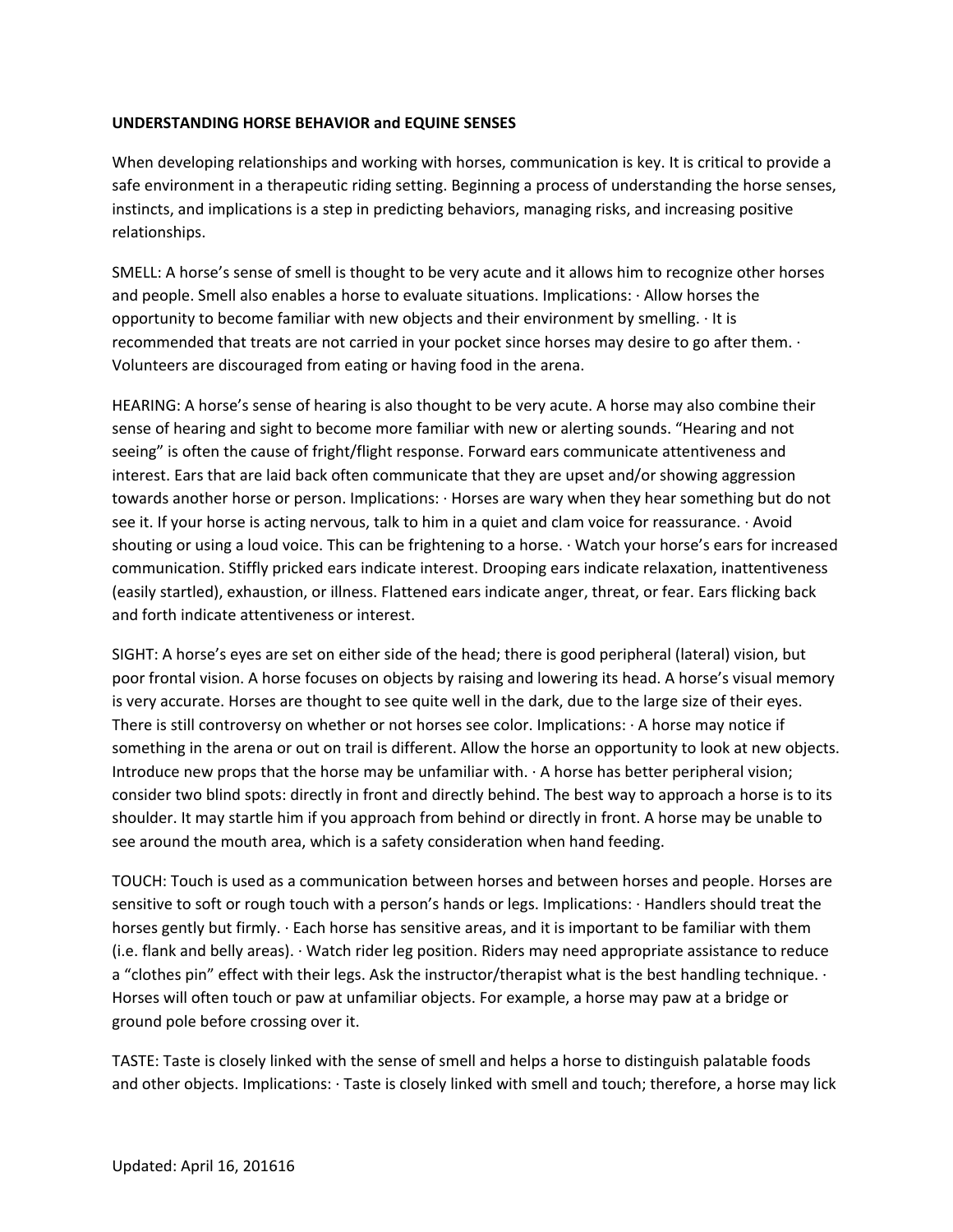or nibble while becoming familiar with objects and people. Be careful, as this could lead to possible biting.

SIXTH SENSE: Horses do have a "sixth sense" when evaluating the disposition of those around him. Horses can be hypersensitive in detecting the moods of their handlers and riders. A good therapy horse is chosen for their sensitive response to the rider. At times there may exist a personality conflict between handlers and horses. It is important to let the instructor/therapist know if you are having a difficult time relating or getting along with a particular horse.

THE HORSE'S LIFESTYLE: In addition to understanding the horse's sixth senses, we need to appreciate and increase our awareness of the horse's lifestyle. This will assist us in responding appropriately to his reactions to situations.

FLIGHT AS A NATURAL INSTINCT: Horses would rather turn and run away from danger than face and fight it. Implications: · At a sudden movement or noise, a horse might try to flee. Speak to the horse calmly. · A frightened horse that is tied up or being held tightly might try to escape by pulling back. Relax your hold or untie him quickly and usually he'll relax. Be sure not to stand directly behind the horse. · If flight is not possible, the horse could either turn to kick out or face the problem and rear, especially in a tight area like the stall. A halter with a lead rope may assist with maintaining control while working around the horse in a stall. · If a horse appears to be frightened or fearful, it may be helpful to allow a calm horse to go in front, or more experienced leader to lead. · Most horses chosen to work in a therapeutic riding setting have less of an instinct to flee. A horse may look to you for reassurance. It is helpful if the volunteer remains calm and talks to the horse in a soothing voice.

HERD ANIMAL: Horses like to stay together in a herd or group with one or two horses dominant, with a pecking order amongst the rest. Implications: · Be aware that a horse may not like being alone. This is a consideration when horses are leaving the arena or a horse loses sight of others while out on a trail ride. · Be aware that if the horse in front of a line is trotting or cantering, the horse that is following may attempt to trot or canter, too. · If one horse spooks at something, the surrounding horses may also be affected. · For safety, it is recommended to keep at least one horse's length between horses when riding within a group to respect the horse's space and pecking order. Being aware of horse behaviors is one of the best safety precautions that can be used in your facility. Knowing how to ready your horse can prevent an accident and increase the quality of your "mutual" relationship.

## **EMERGENCY INFORMATION**

Human and Horse First Aid Kits Both first aid for humans and horses can be found in the tack room underneath the lesson book area. Please do not treat a horse injury without the approval of a staff member.

## FIRE EVACUATION PLAN: Dial 911

ALL AREAS: · Walk to the nearest exit—DO NOT RUN! · Do not attempt to fight the fire! · Cover your nose and mouth to prevent smoke inhalation · Students (escorted by volunteers), Volunteers, Families